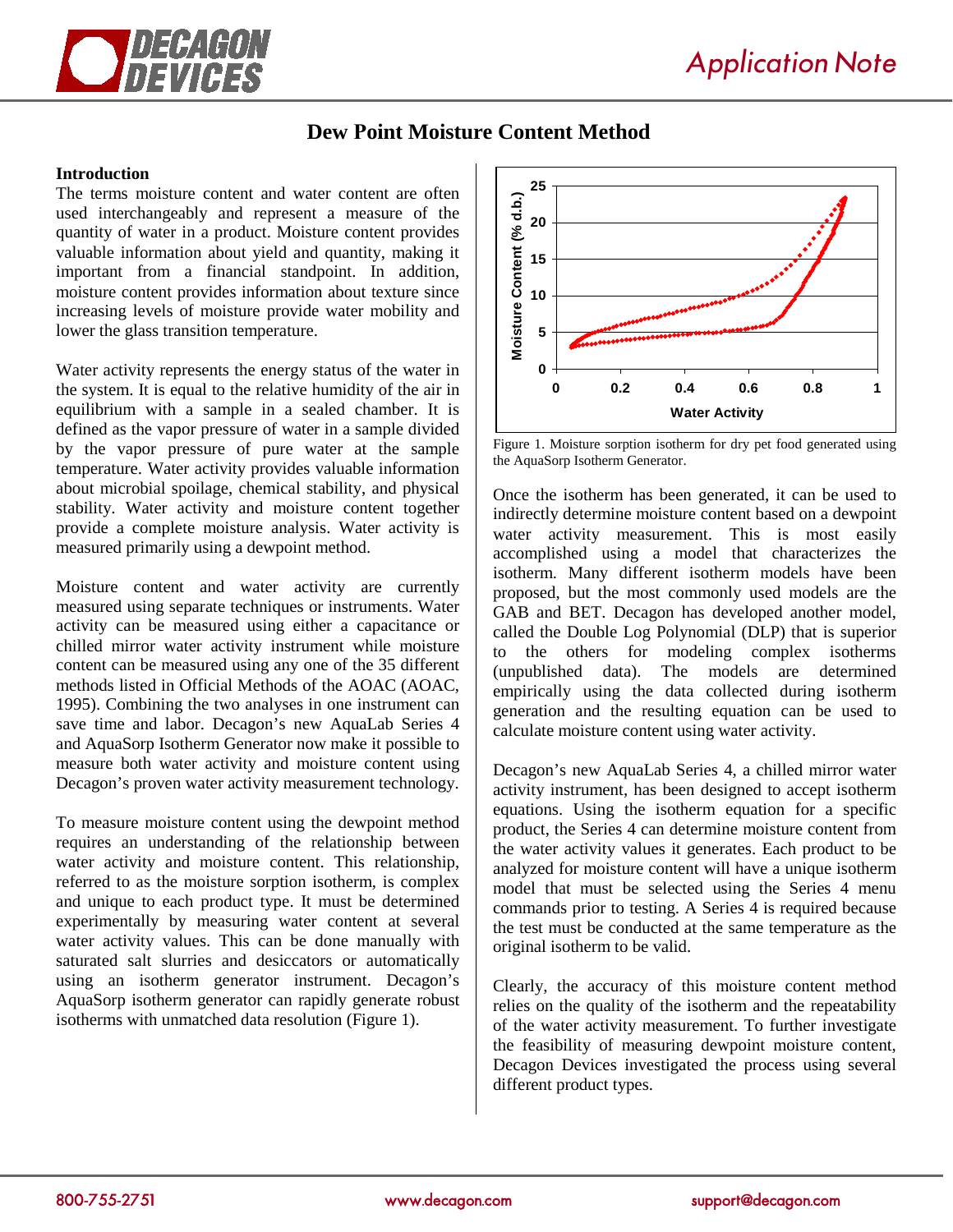

Nine products were selected for testing that represent a wide variety of types from homogeneous ingredients to complex final products. The products included: milk powder, flour, dry dog food, chocolate syrup, granola bar, potato flakes, solid dosage tablets, whole wheat, and beef jerky. To identify the isotherm curve most appropriate for predicting moisture content, both full and working isotherms were obtained on the each product in duplicate using the AquaSorp Isotherm Generator. The "as is" moisture content in triplicate was determined for all of the products using convection oven loss on drying. Time and temperature settings for loss on drying were based on AOAC recommendations when available. All moisture measurements are expressed as percent dry basis.

To create samples varying in moisture content, 10 subsamples were taken for each product, 5 of which were wetted by exposure to 100% relative humidity in a sealed desiccator while the other 5 were dried by exposure to desiccated air inside another sealed desiccator. Subsamples were removed from the desiccators at different times to create samples varying in moisture content. As the sub-samples were removed, they were sealed in jars and set aside until all sub-samples had been removed from the desiccator. The time in the wet and dry desiccators for the sub-samples of each product was adjusted based on the diffusion properties of the product. All sub-samples for a product were then analyzed in triplicate for moisture content and water activity. Moisture content was measured as before and water activity was measured using Decagon's AquaLab Series 3TE.

The isotherm testing results were characterized using GAB, BET, DLP, and linear models. Adsorption, desorption, and working curves of duplicate isotherms were each analyzed separately. Also, shortened intervals better representing the natural moisture content variation range of the product were analyzed for each isotherm curve. Moisture content predicted using average water activity values was compared to average moisture content from oven loss on drying. Standard Error of Prediction (SEP), which is interpreted as the 95 confidence interval for the predicted value around the actual value (smaller value is better), and  $R^2$  value (closer to 1 is better) were used for comparisons between different isotherm curve/model combinations. The relative strength of a secondary method is measured by how well it matches the reference method. For this study, the SEP value can be considered a measure of the ability of the dewpoint moisture content method to correctly match reference data.

The SEP value represents several different sources of variation including error due to sampling, error due to the reference method, and error due to the predictive method. In the case of the dewpoint moisture method, the error due to the predictive method includes the correctness of the isotherm model and the repeatability and accuracy of the water activity measurement. The water activity test is both precise and accurate and better yet, it can be verified using salt standards, making it likely the smallest source of variation. The isotherm model can be a large source of variation if it doesn't truly represent the relationship between water activity and moisture content and consequently must be determined carefully. Fortunately, the model can be updated when necessary with additional data. The error due to the reference method is often the largest source of variation and is the limiting factor since the predictive method can never be better than the reference method itself. The relative contribution of each source of error can be determined through analysis of variance.

The SEP value represents agreement between a predictive method and a reference method, but since there is no standard for measuring moisture content, a true accuracy cannot be calculated (Isengard, 2001). Accuracy and precision are used interchangeably in moisture content literature, but in reality, only a precision can be determined. Consequently, the best way to compare moisture content methods is by comparing their repeatability. The precision of the oven loss on drying and dewpoint moisture content methods was calculated as the average standard deviation of triplicate analyses across all samples for a given product.

### **Results and Discussion**

Dewpoint moisture contents agreed well with oven losson-drying values for all products as evidenced by the low SEP and high  $R^2$  values (Table 1). The worst SEP value occurred when dewpoint moisture was determined for beef jerky (1.48%) and the best was for tablets (0.16%). Most secondary methods for moisture content consider an SEP of 0.60% or lower to be acceptable and all SEP values except for chocolate syrup and jerky were close to that range indicating that dewpoint moisture can be considered a viable secondary method for lower moisture products. It also may be possible to develop better predictions with larger data sets for the high moisture products chocolate syrup and jerky. Figure 2 illustrates the